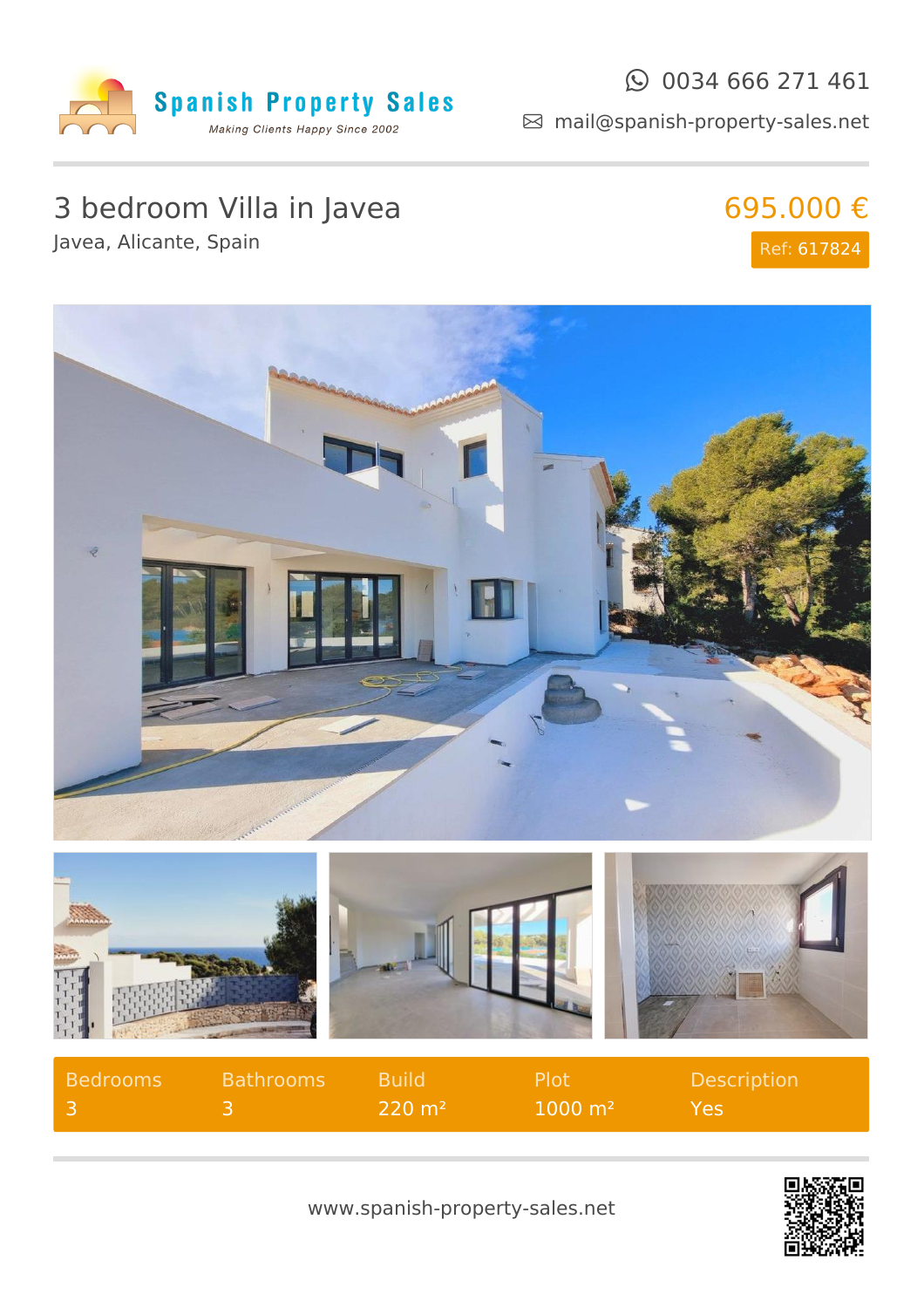

mail@spanish-property-sales.net

### 3 bedroom Villa in Javea

Javea, Alicante, Spain



#### Description

Magnifique Villa with sea views and the Cap de la Nao in a very nice located area. Stunning villa spread on two floors, being on the main floor you will find an open plan fully equipped kitchen, really well distributed and you can walk through to the terrace with pool. As you go to the lower floor, you will see a bedroom with an en-suite bathroom. Two further bedrooms with also en-suite bathrooms are located on the upper level, and not to forget to mention the master bedroom with marvellous sea views. Great extra features are in this beautiful villa: Underfloor heating, air conditioning hot and cold, double glazing in all windows, exterior of the property made of cement, floor of porcelain stoneware, great size terrace of 60m2, Sat Tv, security door.